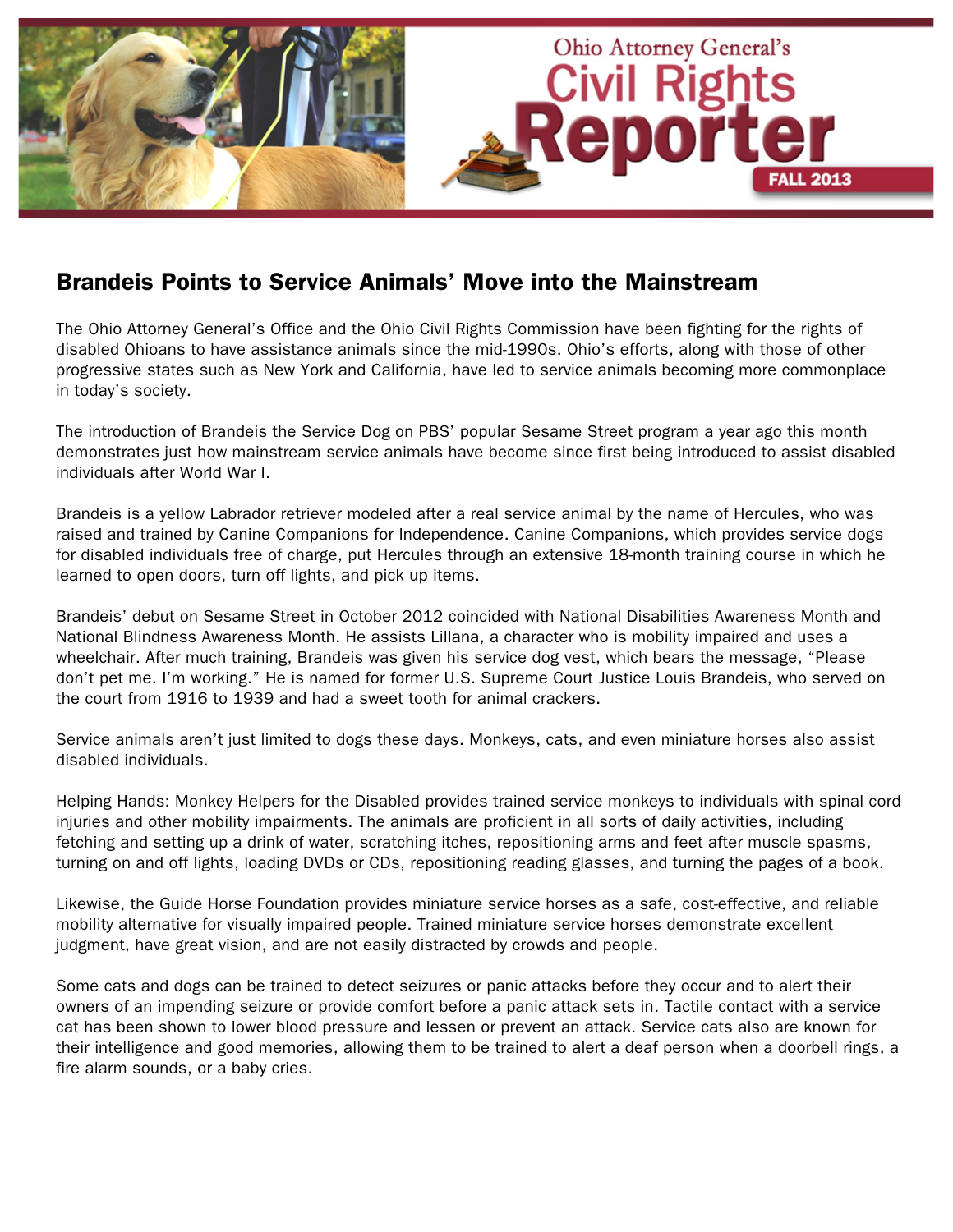## A Conversation with the Ohio Civil Rights Commission's Executive Director

G. Michael Payton is executive director of the Ohio Civil Rights Commission, which has been protecting Ohioans' civil rights and battling discrimination since before passage of the federal Civil Rights Act of 1964. A former assistant attorney general, Payton discussed civil rights issues with Stefan Schmidt, an associate assistant attorney general in the office's Civil Rights Section. Payton started his legal career in the AG's Civil Rights Section in 1984 and moved over to the Ohio Civil Rights Commission in 1997, becoming executive director in 2001.

**Steve Schmidt:** Can you give some examples of how the commission is helping Ohio families?

G. Michael Payton: Hatred and bigotry are learned behaviors. People are not born hating people. If it can be learned, it can also be unlearned. When we talk about intolerance, racism, and discrimination, sometimes we are really talking about ignorance. The best way to confront ignorance is with knowledge, and we go out into various communities and engage in education and outreach programs. I've been to a lot of schools in Ohio, sometimes with as many as 500 students at a time, where we talk about such things as bullying, tolerance, and anticipating and solving conflict. We reach thousands of students with our annual Dr. Martin Luther King program, which is a statewide contest in which young people submit art, essays, and multimedia projects that focus on the meaning of Dr. King's philosophy in life. We also help Ohio families by enforcing laws that prohibit discrimination in employment, housing, and public accommodations. That's a direct benefit to families. What it means is the right to enjoy life, liberty, and the pursuit of happiness and to work at whatever you are qualified to do and to live wherever you want without being arbitrarily denied the privilege to do so. Talent is not monopolized by any sex, race, religion, or national origin. Making sure people don't lose their employment rights for other than job performance-related reasons, in a sense, enhances the economy. I have often felt that discrimination is sometimes the antithesis of a free market.

**Steve Schmidt:** You're saying discrimination is just bad business?

G. Michael Payton: I'd like to say that discrimination makes no cents, C-E-N-T-S. One of the things that we often don't think about is the cost of discrimination. For example, how much lost wealth have black families sustained as a consequence of decades of not receiving the same fair and full opportunity to buy a home. A home is the single largest purchase most of us will ever make. Ownership of a home is also a principal way parents pay for the college educations for their kids. It is the most treasured asset that we have, and that right has been restricted. If you were deprived of the opportunity to buy a home, there's no equity to cash in to help your family go to college. That loss of wealth not only harms families, but it also harms communities.

**Steve Schmidt:** What sort of community outreach does the commission do?

G. Michael Payton: We have high expectations as it relates to community outreach. There probably hasn't been a setting in which we haven't appeared. It ranges from bar association seminars and chamber of commerce meetings to interacting with core community groups throughout our state, including schools. I've spoken at Ohio Highway Patrol graduation ceremonies and to soldiers in full dress. The range is very broad because there is not a group that we will not work with, there is not a group that we will not meet with to facilitate their understanding and compliance with civil rights laws or how to protect their civil rights if they feel they have been violated. One of the things we should appreciate is that civil rights just doesn't involve black people or a single race or sex. Any citizen at some time in their life may need to avail themselves of the protections of the civil rights laws provided by our state, no matter if you are black or white, Jewish or Italian, male or female. These laws exist for the benefit of every single citizen.

Steve Schmidt: Do you conduct trainings for employers?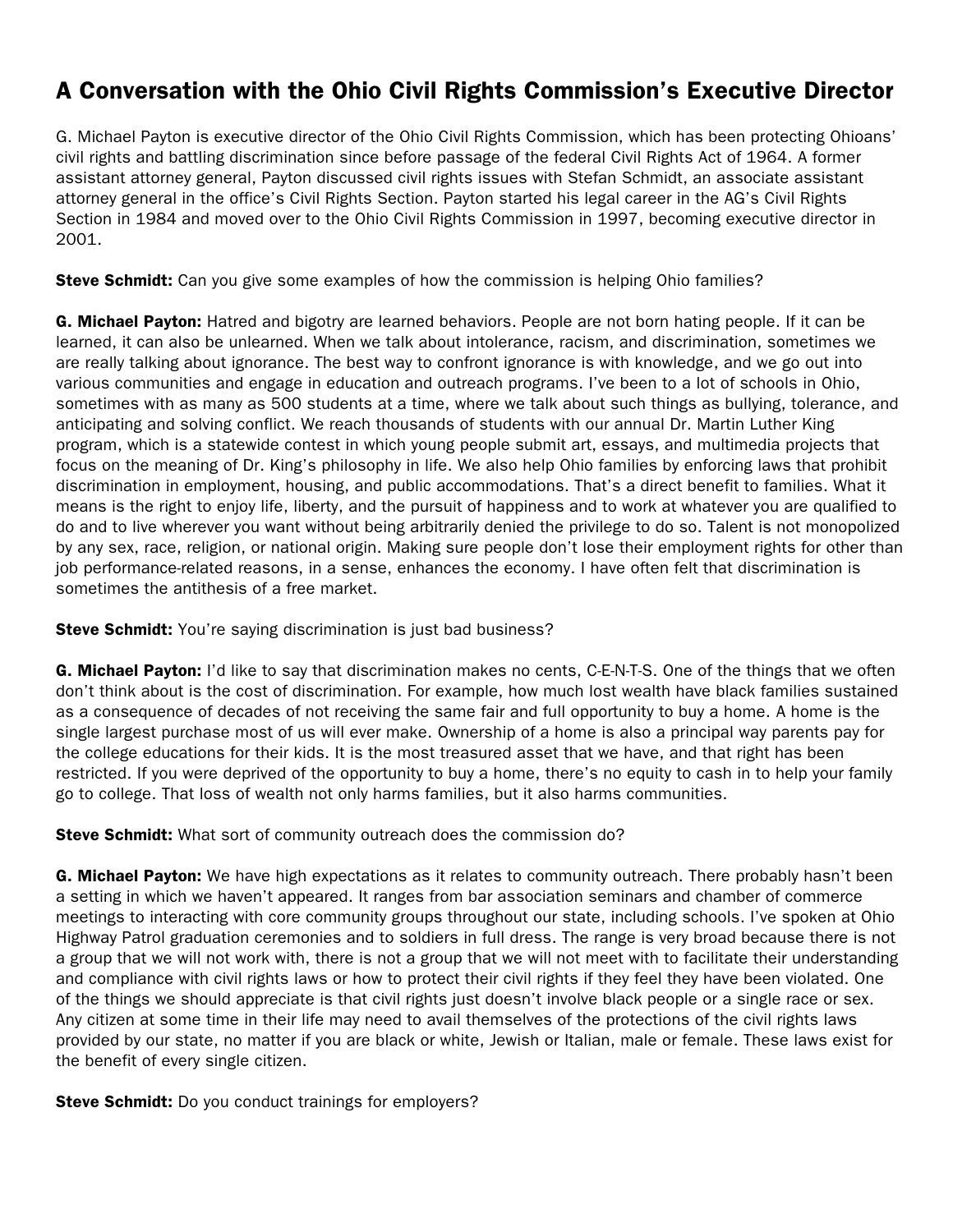G. Michael Payton: Yes. Trainings are both reactive and proactive. Proactive would be where we offer EEO compliance workshops and seminars that suggest what an employer can do to reduce problems and avoid litigation. Reactive training focuses on fixing problems after they have arisen to make sure they don't happen again and ultimately reduce the number of charges that are filed against them.

**Steve Schmidt:** Does the commission involve itself with mediation and conciliation efforts?

G. Michael Payton: The law places a premium on trying to resolve charges in lieu of further involvement by the government. The law says we must do that up front. It is an opportunity to sit down and work out what is needed in order to resolve that conflict. We encourage it, and frankly it is one of the more successful things we've done since I've been here. We successfully mediate somewhere between 75 and 80 percent of all the cases in which mediation is attempted. There's nothing magical about it. It's more about people getting together, both sides, to work out a solution to their differences on a voluntary and mutual basis. Anytime people can solve conflict in lieu of costly and time-consuming litigation, the better off we are.

Steve Schmidt: What areas do you see the commission moving into?

G. Michael Payton: Every year brings different challenges, and I think one day very soon the Civil Rights Act is going to be amended to prohibit discrimination based on sexual orientation. I also think the commission will be dealing with cutting-edge issues like the use of credit scores and prior criminal convictions in employment decisions. Previously, the commission led the nation on issues like insurance redlining.

**Steve Schmidt:** What are some of the more memorable cases you have dealt with since becoming executive director?

**G. Michael Payton:** There have been a lot of cases across time, but one of the most memorable is the Zanesville water case. A cluster of black people living in a discrete area of the county were being denied drinking water across generations on the basis of their race. Our agency worked with the Attorney General of Ohio to make sure that the true promise of America was delivered to some very hardworking citizens, and we were successful in getting them running water like their white neighbors had. I was there to see the taps running and was able to see the smiling faces of the people who had been deprived of the water for so long. That will always stand out because of the nature of it and the depth of it and the number of years involved and the verdict, which was \$10.8 million. It shows the utility of civil rights laws and why they are still needed and why sometimes effective enforcement is necessary despite living in a vastly improved world from the world when I was young. I proudly work in a profession where we are fighting to protect the rights of all of Ohio's citizens.

## Don't Miss this Week's Ohio Civil Rights Hall of Fame Inductions

Hopefully, your calendar is already marked for the fifth annual Civil Rights Hall of Fame induction ceremony at 10 a.m. Thursday, Oct. 3, in the Ohio Statehouse Atrium. A reception will follow in the Statehouse Rotunda.

The Ohio Civil Rights Commission began honoring Ohio's civil rights leaders with an annual Hall of Fame Ceremony in 2008. Here's a glimpse at this year's seven exceptional inductees:

• Prior to becoming an attorney, Alexander "Sandy" Spater was a Peace Corps volunteer in Nepal, where he worked as a community development specialist. Later, Spater worked in a low-income housing program in Corinth, Miss. As an attorney in his own firm and at Spater, Gittes, Schulte & Kolman, he litigated civil rights cases in Ohio and around the country. He has lectured on various civil rights issues and has testified before the U.S. Civil Rights Commission.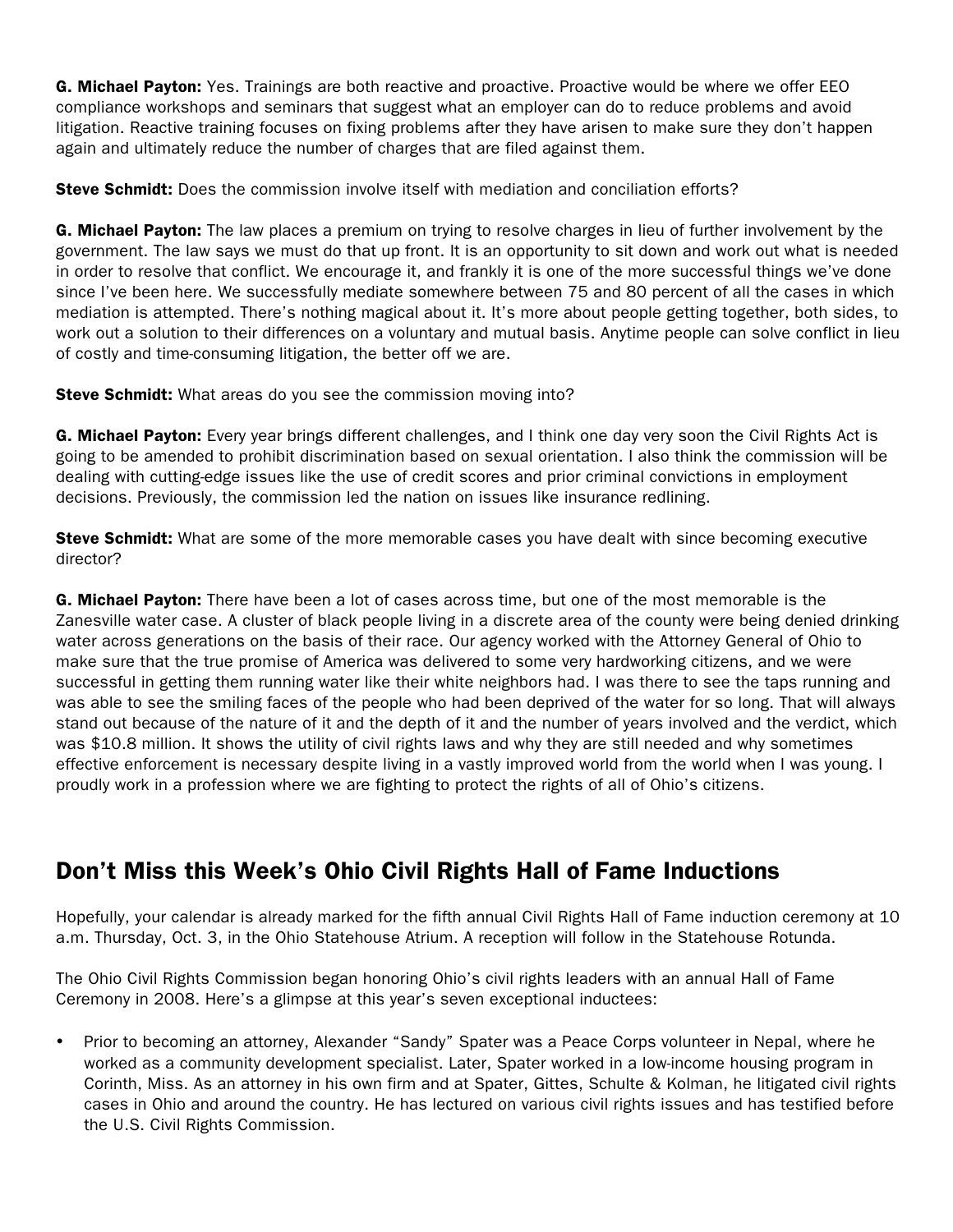- Anison James Colbert was born in the Youngstown area and was a pioneer in the funeral service industry, becoming the first African-American in Ohio to receive a national funeral director's license. Colbert is wellknown for his disaster relief work in the Xenia area after the devastating 1973 tornado. He established and served as director of Concerned Citizens of Xenia, which addressed issues such as finding employment for low-income and minority citizens.
- Charles O. Ross joined The Ohio State University in 1970 and served as the inaugural chairperson of the Black Studies Department. Ross engaged in mass community mobilization and grassroots activism at the university and in the community during a period of social upheaval in Columbus. He was instrumental in raising community awareness on issues such as targeted law enforcement and excessive force. He was an advocate for the recruitment and retention of African-American students, faculty, and staff and urged diversity on the university's Board of Trustees.
- Lawrence Eugene "Larry" Doby joined Jackie Robinson in breaking the major league baseball color barrier in 1947 when he joined the Cleveland Indians, becoming the first African-American in the American League. Doby was an All-Star center fielder seven consecutive times, and he and teammate Satchel Paige became the first African-American members of a World Series-winning team when the Indians claimed the title in 1948. He was also the first African-American player to hit a home run in the World Series and the All-Star Game. In 1978, he became the second African-American manager in the big leagues. He was inducted into the National Baseball Hall of Fame in 1998.
- Marjorie Perham began running The Dayton Tribune in 1961. In 1963, she took over as publisher and editor of The Cincinnati Herald. In more than three decades at the Herald, she became a respected figure in the Cincinnati community through her newspaper work and involvement in numerous civic organizations. In 1982, she became the second African-American to serve as a trustee of the University of Cincinnati. She has chaired the board of the National Afro-American Museum and Cultural Center.
- Pastor Robert Lee Harris has been an advocate for the disabled since he contracted meningitis at an early age, leaving him paralyzed in both legs and his left hand. Pastor Harris is an accomplished artist with more than 30 years of visual art and video production experience. He is the community relations coordinator for BRIDGES for a Just Community and has worked for 13 years as education coordinator for the Cincinnati Human Relations Commission. His many awards include the Victory Award, the Ohio Humanitarian Award– Employment Equality, and the Maurice McCracken Award for Peace and Justice.
- Judge Sara J. Harper was the first African-American woman to graduate from Case Western Reserve University Law School. While president of the Cleveland NAACP, Harper fought against strip searches of females arrested for minor traffic infractions. A former prosecutor, she was the first woman to serve on the judiciary of the U.S. Marine Corps Reserve and she co-founded the first victims' rights program in the country. In 1990, Harper became the first woman to win a seat on the Ohio Court of Appeals, and in 1992, she became the first African-American woman to serve on the Ohio Supreme Court.

## Significant Cases

[Nicholas A. Keith v. County of Oakland,](http://www.google.com/url?sa=t&rct=j&q=nicholas a. keith v. county of oakland&source=web&cd=1&cad=rja&ved=0CCkQFjAA&url=http%3A%2F%2Fwww.ca6.uscourts.gov%2Fopinions.pdf%2F13a0011p-06.pdf&ei=NEIeUov3GLCwsAS3wICACQ&usg=AFQjCNHU1oPnKI9CCYJfnrwtrxka8q0aKQ&bvm=bv.51156542,d.dmg) U.S. Court of Appeals for the Sixth Circuit, 2013 U.S. App. LEXIS 595 (Jan. 10, 2013)

**Issue:** Whether assessments by a physician and an aquatic safety consultant were sufficient to determine whether a deaf job applicant was qualified for the position of lifeguard.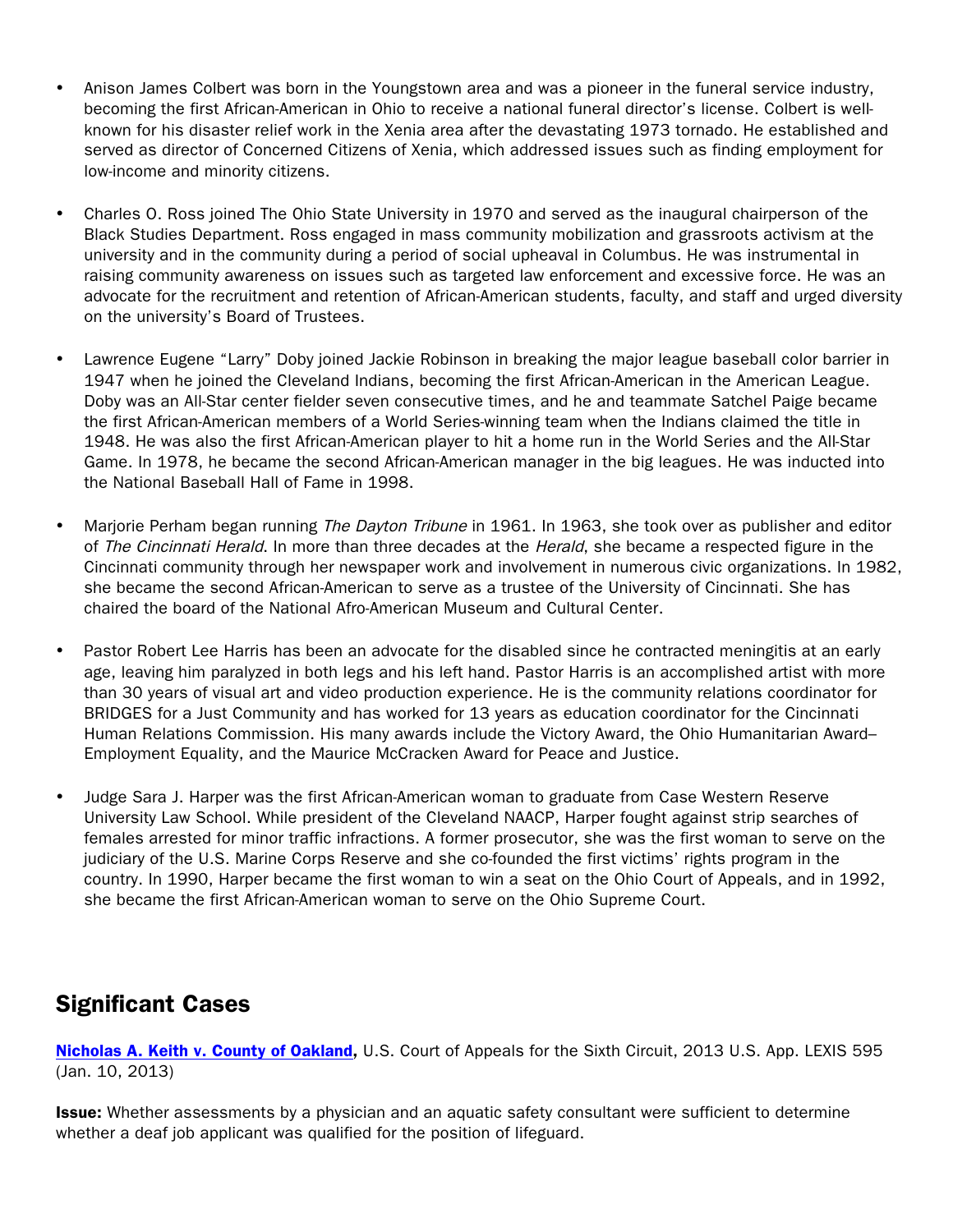Facts: Nicholas Keith, who has been deaf since his birth, successfully completed the Oakland County, Mich., lifeguard training program with the assistance of an American Sign Language interpreter. He was hired for a lifeguard position with the county, contingent on passing a medical exam by a county-appointed physician.

Shortly thereafter, Keith was examined by Dr. Paul Work. When Work entered the examination room, he looked at Keith's medical history and stated, "He's deaf; he can't be a lifeguard." Work's report described Keith as "physically sound except for his deafness" and stated that Keith could be a lifeguard only with "constant accommodation" (never identified) and that even such accommodation likely would not be adequate.

The county also consulted Wayne Crokus, an aquatic safety consultant who asserted Keith would pose a safety hazard. Although Crokus had a background in aquatic safety and lifeguard training, he had no education or experience regarding the ability of deaf people to work as lifeguards, and he did not conduct any research into the issue upon learning about Keith. He did not communicate, observe him during training, or speak with Work. Relying on the recommendations of Work and Crokus, county staff withdrew the job offer.

Keith sued, alleging the county violated the ADA. The district court granted the county's motion for summary judgment, holding that although Work did not make an individualized inquiry, the county — the ultimate decision maker — did.

**Outcome:** Reversing summary judgment, the Sixth Circuit held that genuine issues of material fact existed regarding whether the county had made an individualized inquiry to determine Keith's ability to perform the job. The court observed that the county was willing to accommodate and hire Keith after making its own assessment by observing him during lifeguard training. However, it rescinded its offer based on the input of Work and Crokus, neither of whom made efforts to determine whether, despite his deafness, Keith could nonetheless perform the essential functions of the position, either with or without reasonable accommodation. The county's adoption of these generalizations about the abilities of deaf people created a triable issue of fact regarding whether the county made an individualized inquiry regarding Keith's ability to perform the job.

Legal Significance: It may not be sufficient for an employer to rely on the conclusions of subject matter experts who have purportedly reviewed the abilities of a job applicant if the experts did not actually consider the job applicant's unique abilities.

[Association of Apartment Owners of Liliuokalani Gardens at Waikiki v. Taylor](http://www.gpo.gov/fdsys/pkg/USCOURTS-hid-1_11-cv-00751/pdf/USCOURTS-hid-1_11-cv-00751-0.pdf), U.S. District Court for the District of Hawaii, 2012 U.S. Dist. LEXIS 124418 (Aug. 31, 2012)

**Issue:** When a landlord has a no-pets policy and a tenant with an animal assistant asks for the policy to be waived, what does the Federal Fair Housing Act (FHA) require?

**Facts:** Taylor leased an apartment at Liluokalani Gardens, which had a no pets policy, but he entered into his rental agreement on the condition he be allowed to keep his dog as an accommodation. Taylor provided information from his doctor, including that he suffered from agoraphobia and social phobias that called for a dog to assist him. The association asserted this did not provide sufficient information to establish how his dog was a necessary accommodation, and there was no indication the dog had any training as a service or assistance animal. A key decision, Prindable v. Association of Apartment Owners, 304 F. Supp. 2d 1245, held the FHA required specialized training for an assistance animal. The party's arguments and the court's analysis revolved around whether Prindable was still good law.

**Outcome:** The court concluded the FHA allows disabled persons to secure an accommodation for not only trained "service animals," but also "assistance animals," which do not need specialized training to perform specific disability-related tasks. This includes "emotional support animals" for non-physical disabilities. The court found that Prindable did not require training before a dog could be considered the basis of a viable request for an accommodation.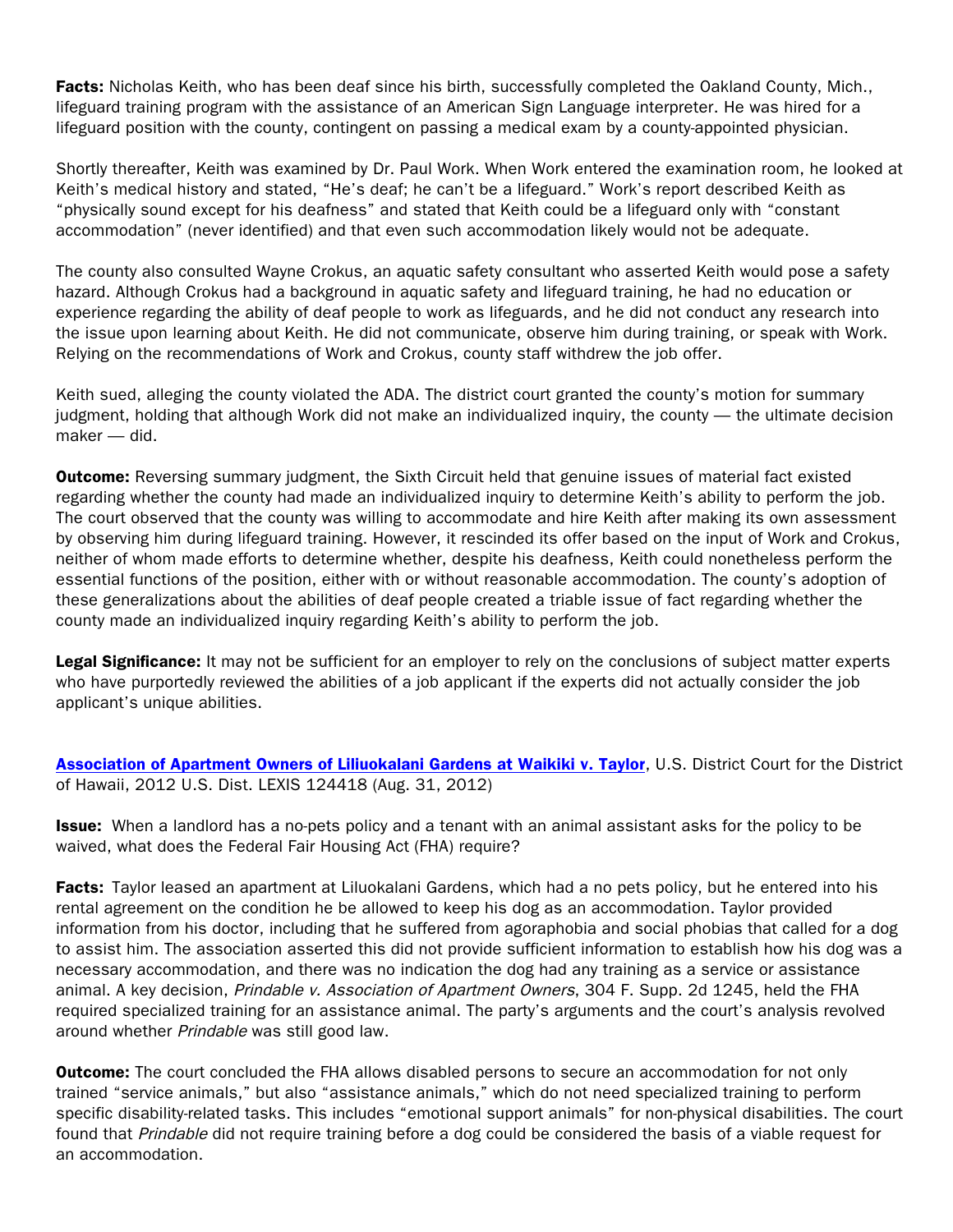The court determined there is a difference between "service animals" and "assistance animals," and the FHA included both as reasonable accommodations. The first step of the analysis is to examine the individual's medical condition and determine whether it is a disability. If so, it is then necessary to determine what is needed to alleviate the effects of that disability. The next step is to determine if the requested accommodation, i.e., an untrained assistance animal, is necessary to afford the disabled person an equal opportunity to use and enjoy the dwelling. If so, the housing provider must grant the requested accommodation. The court denied both parties summary judgment motions and summarized its decision as follows:

"In some instances, a plaintiff may have a disability that requires an assistance animal with some type of training; in other instances, it may be possible that no training is necessary. \*\*\* (T)his analysis ensures that only those with proper disabilities are afforded accommodations such as assistance animals; it will not \*\*\* result in everyone who wants a pet being afforded an assistance animal \*\*\*. (B)ecause the animal must alleviate the disability, only those with disabilities will be afforded this accommodation."

Legal Significance: This case rejects the idea that a disabled person only has the right to an accommodation of a trained service animal. Training or lack thereof is a factor to consider, but lack of training does not mean victory for the landlord. This case reinforces that disability/failure to accommodate cases are very fact-intensive and must be decided on a case-by-case basis. It's necessary to analyze the disability, what is needed to ameliorate that disability, and whether the requested accommodation is necessary.

[Mayorga v. Alorica Inc.,](http://www.google.com/url?url=http://scholar.google.com/scholar_case%3Fcase%3D5839080912842251881%26hl%3Den%26as_sdt%3D2%26as_vis%3D1%26oi%3Dscholarr&rct=j&sa=X&ei=j0UeUr61Ce28sQT-64CIAw&ved=0CCgQgAMoADAA&q=Mayorga+v.+Alorica,+Inc.&usg=AFQjCNHtDWYduoniEPzcqHMgY0lJXDaDKg) U.S. District Court for the Southern District of Florida, 2012 U.S. Dist. LEXIS 103766 (July 25, 2012)

Issue: Whether medical conditions resulting from a high-risk pregnancy can be considered a disability within the meaning of the ADA.

Summary: Silvia Mayorga worked as a customer service representative for Alorica Inc. During her employment, Mayorga became pregnant. She suffered from a number of complications related to her pregnancy, and she was admitted to the emergency room on three separate occasions. As a result, Mayorga's doctor ordered her on bed rest for three weeks. Mayorga requested three weeks of unpaid leave from her direct supervisor, who initially denied the request, stating: "I am not going to treat you special because you are pregnant." However, a human resources representative subsequently approved three weeks of unpaid leave.

Upon returning to work from her three-week leave of absence, Mayorga was informed that she had been terminated. A human resources representative told her: "Sorry. I cannot accommodate you. This is a company. We need you here. So, since you can't be here because you are pregnant, we cannot accommodate you. Reapply after you have your baby."

As a consequence, Mayorga filed a complaint alleging violations of the ADA and Florida Civil Rights Act. Alorica moved to dismiss her claim of disability discrimination for failure to state a claim, arguing pregnancy is not recognized as a disability under the ADA.

**Outcome:** The court denied Alorica's motion, holding Mayorga's complaint sufficiently alleged that Alorica discriminated against her based on her disability.

The court acknowledged that it is well-established that pregnancy, absent unusual circumstances, is not considered a disability under the ADA. However, analyzing the ADA regulations, the court held that where a medical condition arises out of a pregnancy and causes an impairment separate from the symptoms associated with a healthy pregnancy or significantly intensifies the symptoms associated with a healthy pregnancy, such medical condition may fall within the ADA's definition of a disability.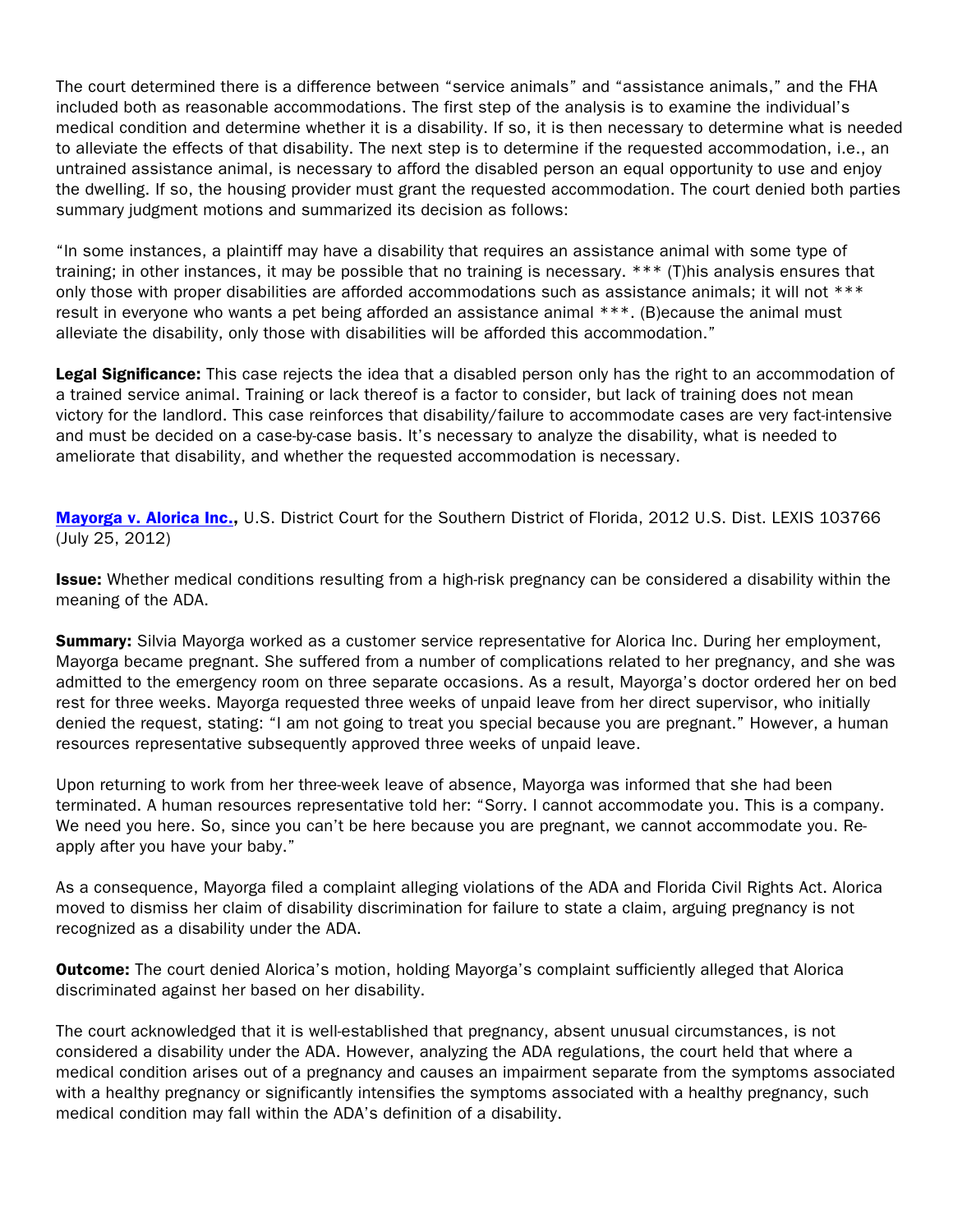In Mayorga's case, her allegation that she suffered from a physiological impairment — namely, that her baby was in a breech presentation and that she had significant pregnancy-related complications resulting in her three emergency room admissions and numerous pregnancy-related symptoms — was sufficient to survive Alorica's motion to dismiss.

Legal Significance: Although typically pregnancy is not a disability within the definition of the ADA, the mother may be protected if she suffers unusual physiological effects.

[Bhogaita v. Altamonte Heights Condominium Association Inc.](http://scholar.google.com/scholar_case?case=3638883428180850214&q=Bhogaita+v.+Altamonte+Heights+Condominium+Assn.,+Inc.&hl=en&as_sdt=2,36&as_vis=1), U.S. District Court for the Southern District of Florida, 2012 U.S. Dist. LEXIS 178183 (Dec. 17, 2012)

Issue: When a disabled tenant makes an accommodation request for an emotional support animal, a skeptical housing provider is entitled to seek information. But how much?

**Summary:** Ajit Bhogaita was a veteran of the U.S. Air Force who suffered from post-traumatic stress disorder (PTSD). He lived in a condominium that prohibited pets weighing more than 25 pounds. Bhogiaita's treating physician prescribed an emotional support animal to help him cope with his disability. However, the dog Bhogaita acquired exceeded the condominium's weight limit. After the condominium association sent Bhogaita a notice demanding him to remove his dog, Bhogaita responded with a note from his doctor. The note stated that Bhogaita had PTSD and that the dog was prescribed as an emotional support animal to help him deal with his anxiety. Unsatisfied, the condominium association sent Bhogaita three letters, making an additional 19 requests, about the nature of his impairment, including how his impairment substantially limited a major life activity, how long had he been receiving treatment, what specific training his dog received, and why he needed a dog exceeding the condo's weight limit.

**Outcome:** Bhogaita sued the condominium association, claiming it failed to provide him a reasonable accommodation under federal and state fair housing laws. The court agreed: "By persisting in its intrusive quest for more — and largely irrelevant — information, AHCA (Altamonte Heights Condominium Association Inc.) constructively denied Bhogaita's request."

Legal Significance: The upshot is that when a housing provider receives a request for an accommodation, it is permitted to request information about that person's disability, such as a letter from a doctor. However, when that housing provider requests detailed information about the nature of the disability, such requests are considered unreasonable.

[Larkins v. Regional Elite Airline Services LLC,](http://scholar.google.com/scholar_case?case=16422646629587529762&q=Larkins+v.+Regional+Elite+Airline+Services,+LLC&hl=en&as_sdt=2,36&as_vis=1) U.S. District Court for the Southern District of Ohio, 2013 U.S. Dist. LEXIS 60729 (Apr. 13, 2013)

**Issue:** Whether the executed release of all claims by a black employee when he believed his position had been eliminated is enforceable after he learns he was replaced by a white male 20 years younger than him.

**Summary:** Henry Larkins was a 51-year-old black male working as a human resources generalist at his employer's Kentucky facility. The employer announced the closing of the Kentucky facility as part of a reduction in force and said Larkins' position would be eliminated and the remaining human resources generalists at the employer's other facilities would assume his responsibilities. Larkins offered to work out of one of the remaining facilities, but a lateral transfer was unavailable to him. On his last day of employment Larkins was given a waiver releasing any and all rights and causes of action he had or may have had against Regional Elite Airline Services, up to the date of his signing in exchange for his severance pay. After he signed, Larkins was told by the customer service manager that his position had not been eliminated. Instead, it had been offered to the customer service manager, a 29-year-old white male with no previous human resources experience, who had been instructed to keep the offer secret until after Larkins executed the release.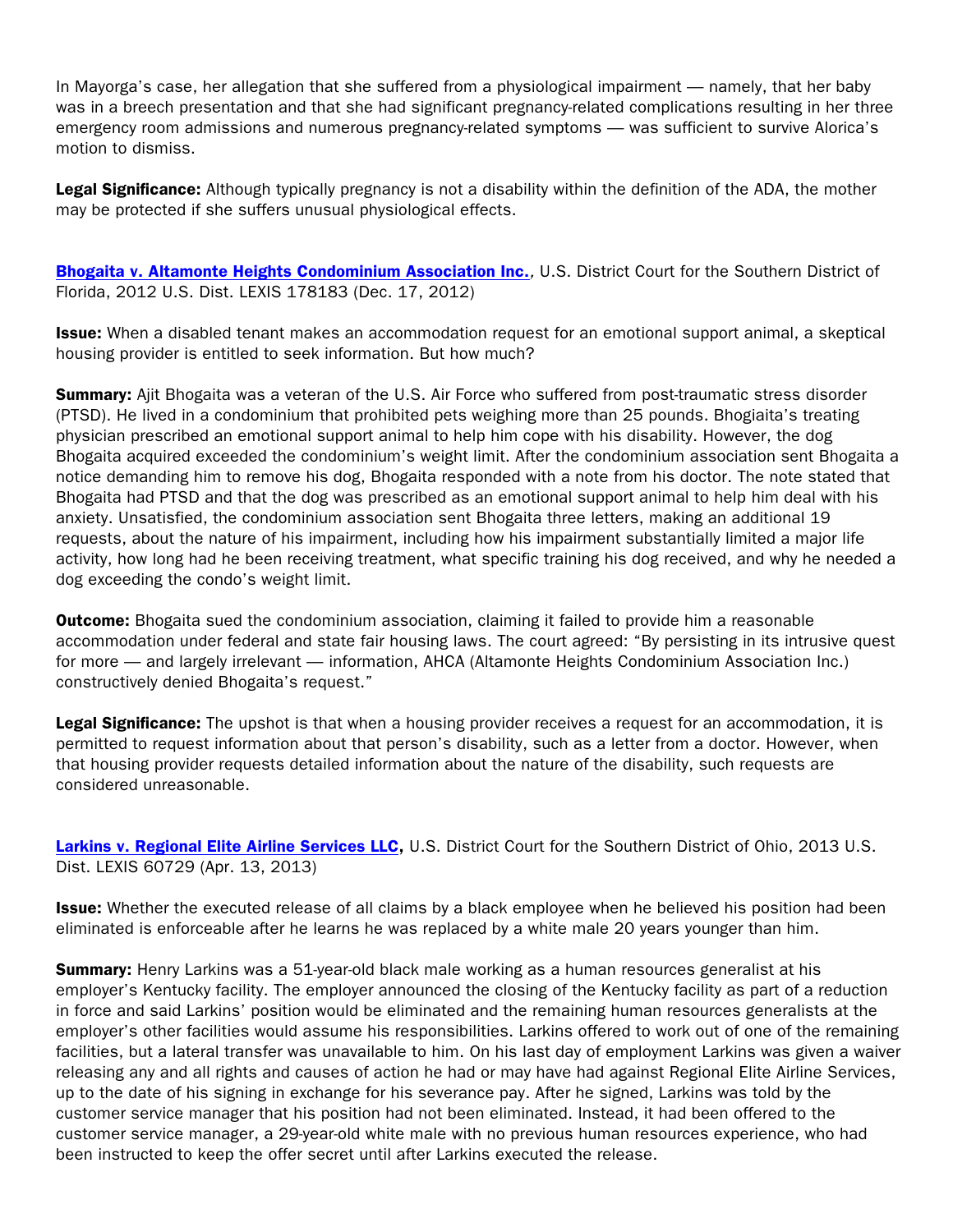Larkins' complaint raised several claims, including race discrimination under federal law, age discrimination under state law, the federal Age Discrimination in Employment Act (ADEA), fraud, infliction of emotional distress, and conspiracy. Ohio provides three avenues for a plaintiff to bring an age discrimination claim, one imposing a 180-day statute of limitations (Ohio Revised Code 4112.02(N)) and the remaining having a six-year statute of limitations (ORC 4112.14 and 4112.99). The complaint did not specify a provision of the Ohio Revised Code upon which his age claim was based and neither did the plaintiff's response to a motion to dismiss. The court applied the 180-day state of limitations, and the plaintiff's state law age claim was dismissed.

Larkins' race, fraud, infliction of emotional distress and conspiracy claims also were dismissed because he did not tender back the severance pay he received for signing the release. The only remaining issue was the effectiveness of the waiver of claims in the release.

**Outcome:** The release did not waive Larkins' ADEA claim. Larkins did not know that his position had been given to a younger man until after he signed the release, and although the position had been offered before he signed, the transfer was not effectuated until after Larkins signed the release.

Legal Significance: The employer's conduct that gave rise to the federal age discrimination claim occurred beyond the time covered by the release the employee signed.

[Gregory Waldon, et al., v. Cincinnati Public Schools](http://www.google.com/url?sa=t&rct=j&q=gregory waldon v. cincinnati public schools&source=web&cd=1&cad=rja&ved=0CCkQFjAA&url=http%3A%2F%2Fwww.laboremploymentlawnavigator.com%2FCincinnati%20Board%20of%20Education%20Case%2004-24-2013.pdf&ei=RW4eUoHSMpOlsQSLzYBw&usg=AFQjCNF1hWN7-n6kgk5n1hbCIFz7dkAySA), U.S. District Court for the Southern District of Ohio, 2013 U.S. Dist. LEXIS 58689; (Apr. 24, 2013)

**Issue:** Can an employer be held liable for disparate impact discrimination when it terminates employees in accordance with the mandates of a new state law?

**Summary:** In 1977, Gregory Waldon was sentenced to prison on a conviction for felonious assault. The school district supported his request for parole by guaranteeing employment, notwithstanding his criminal conviction. In 1988, Britton was convicted in the sale of marijuana valued at \$5. Both Waldon and Eartha Britton are African-American. Waldon had been employed by the defendants for more than 35 years and Britton for 18 years when the State of Ohio passed a law (House Bill 90, effective Nov. 14, 2007) that mandated that "\*\*\* if an employee had been convicted of any of a number of specified crimes, no matter how far in the past they occurred, nor how little they related to the employee's present qualifications, the legislation required the employee to be terminated." As a result, both Waldon and Britton were fired even though neither of them had any adverse marks on their employment record. All told, the school district terminated 10 employees as a result of the legislation, nine of whom were African-American. Plaintiffs filed suit, claiming the school district's mass terminations had a disparate impact on African-Americans. The school board claimed that it acted solely because of the state law and, therefore, could not be held liable for any discriminatory effect.

**Outcome:** Title VII trumps state mandates. The school board cannot use the state law as a defense in a disparate impact case. "Although there appears to be no question that defendant did not intend to discriminate, intent is irrelevant and the practice that it implemented allegedly had a greater impact on African-Americans than others." Further, "\*\*\* in relation to the two plaintiffs in this case, the policy operated to bar employment when their offenses were remote in time, when Britton's offense was insubstantial, and when both had demonstrated decades of good performance. These plaintiffs posed no obvious risk due to their past convictions, but rather, were valuable and respected employees, who merited a second chance."

Legal Significance: Legislatures and employers are free to place limits on the hiring of persons with criminal backgrounds only to the extent that the limitations are related to the job to be performed or which distinguish between criminal backgrounds that pose an unacceptable level of risk and those that do not.

NOTE: The law in question has subsequently been amended so as to allow persons with prior convictions to demonstrate rehabilitation.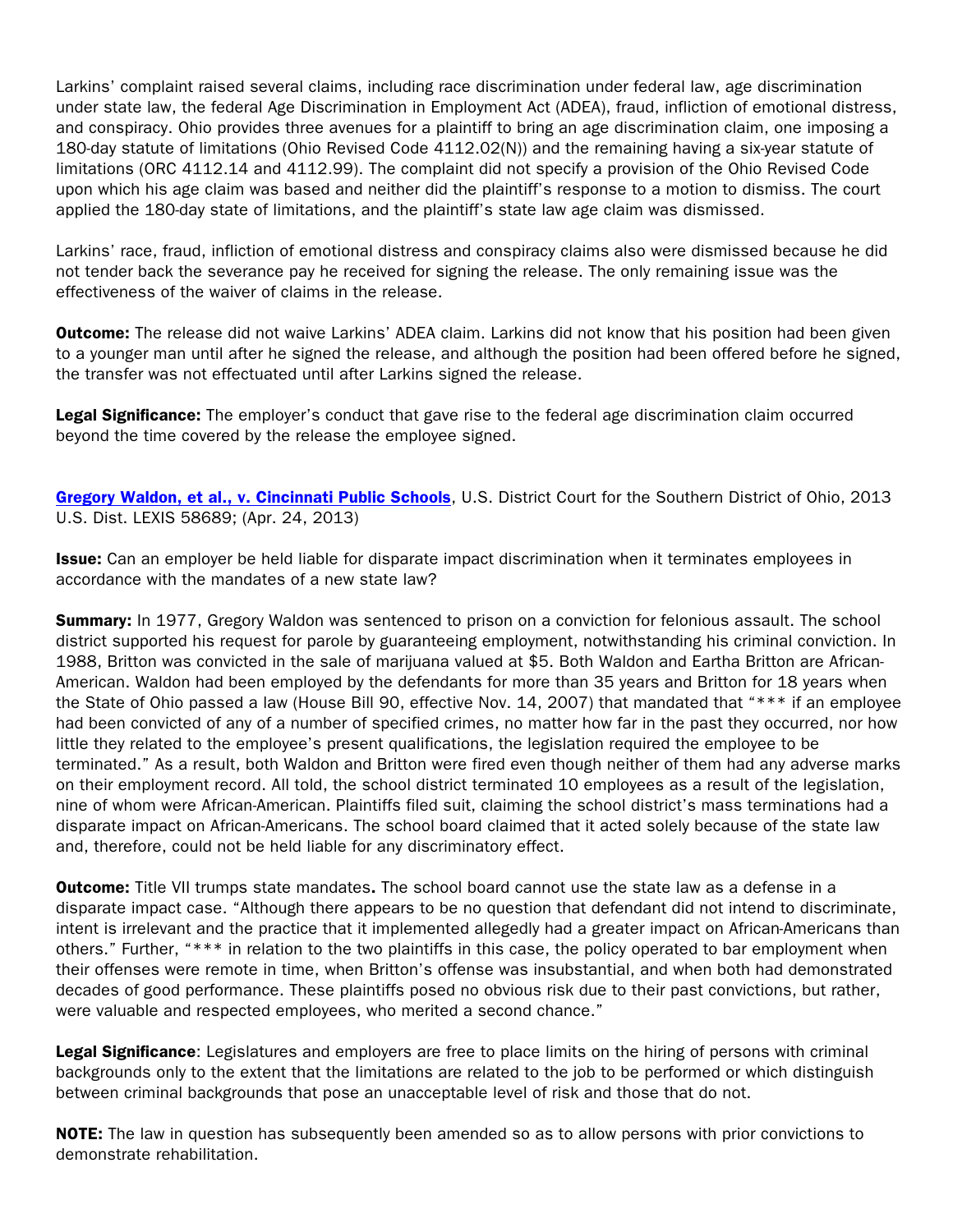[K&D Management LLC v. Deirdre Masten](http://www.google.com/url?sa=t&rct=j&q=k%26d management%2C llc v. deirdre masten&source=web&cd=1&cad=rja&ved=0CCkQFjAA&url=http%3A%2F%2Fwww.sconet.state.oh.us%2Frod%2Fdocs%2Fpdf%2F8%2F2013%2F2013-ohio-2905.pdf&ei=TW8eUvPeFc65sQSM1YHAAQ&usg=AFQjCNGSeu1Gb_hn4c6L-G39WuUMZYeH5g), Court of Appeals of Ohio, Eighth Appellate District, 2013-Ohio-2905 (July 3, 2013)

Issue: Is a holdover tenant prohibited from alleging Ohio Revised Code 4112 discriminatory retaliation (as opposed to ORC 5321.02 retaliation) during an eviction proceeding — and, if not, must the discrimination allegation be resolved by the court prior to granting the eviction?

**Summary:** Deirdre Masten had a one-year lease with landlord K&D. During the lease, Masten reported unlawful discrimination, and so was therefore protected against retaliation under ORC 4112.02(I). K&D subsequently issued a notice of non-renewal of Masten's lease, requiring her to vacate the property at the end of the lease. Masten remained on the property after the expiration of the lease, thus becoming a "holdover" tenant.

K&D filed an eviction action. Masten answered the complaint and also filed a counterclaim alleging that she was being evicted due to unlawful retaliation under ORC 4112. The trial court granted summary judgment on K&D's action for eviction — ordering Masten to leave the premises within 30 days — but allowed Masten's allegations in her counterclaim to proceed. In short, the trial court ordered Masten to vacate the premises even though she might subsequently prevail on her counterclaim, rendering the eviction unlawful, but too late to be of any relief.

Ohio's landlord/tenant law, ORC 5321.02, prohibits landlords from retaliating against tenants who report violations. Another Ohio law, ORC 1923, provides landlords with a speedy mechanism for evicting "holdover" tenants who remain on the property after the lease expires. These provisions collide in ORC 5321.03(A)(4), which prohibits holdover tenants from "slowing down" the speedy eviction process by raising ORC 5321.02 retaliation as a defense to their eviction.

**Outcome:** On appeal, the Eighth District noted the tension between the competing interests — a landlord's right to speedily reclaim its property from a holdover tenant and a tenant's right under ORC 4112 to be free from unlawful discrimination. While ORC 5321.03(A)(4) contains a general prohibition against affirmative defenses including retaliation — in an eviction action against holdover tenants, the Eighth District held that the lower court erred in not allowing Masten to assert her retaliation defense against K&D's eviction action. Noting the remedial purpose of ORC 4112, and the liberal construction required by ORC 4112.08, the court vacated the eviction and remanded the case to allow Masten the opportunity to present any evidence she might have that her lease was not renewed due to discriminatory retaliation.

By way of acknowledging the competing interests, the court noted, "Our decision is not, however, intended to make a trial court a prisoner to tenants' assertions of discriminatory practices." A tenant must still be able to make out a prima facie case for discrimination. "Nonspecific, conclusory statements without factual support will not overcome a properly supported motion for summary judgment." In short, eviction of a holdover tenant can still be speedy — unless the tenant is able to present evidence supporting a prima facie case of unlawful discrimination. When the tenant — even a holdover tenant — presents such evidence as a defense to the eviction, the court must decide the discrimination issue before granting the eviction.

Legal Significance: A trial court must resolve allegations of discriminatory eviction prior to granting the actual eviction.

[McMillan v. City of New York,](http://scholar.google.com/scholar_case?case=3075514034586126694&q=mcmillan+v.+city+of+new+york&hl=en&as_sdt=2,36&as_vis=1) U.S. Court of Appeals for the Second Circuit, 2013 U.S. App. LEXIS 4454 (Mar. 4, 2013)

Issue: Whether timely arrival at work is an essential function, as a matter of law.

**Summary:** Plaintiff Rodney McMillan had schizophrenia, which was treated with medication. Despite this impairment, McMillan worked for 10 years as a case manager for the city's Human Resources Administration before assuming a role as case manager in a different division within the city.